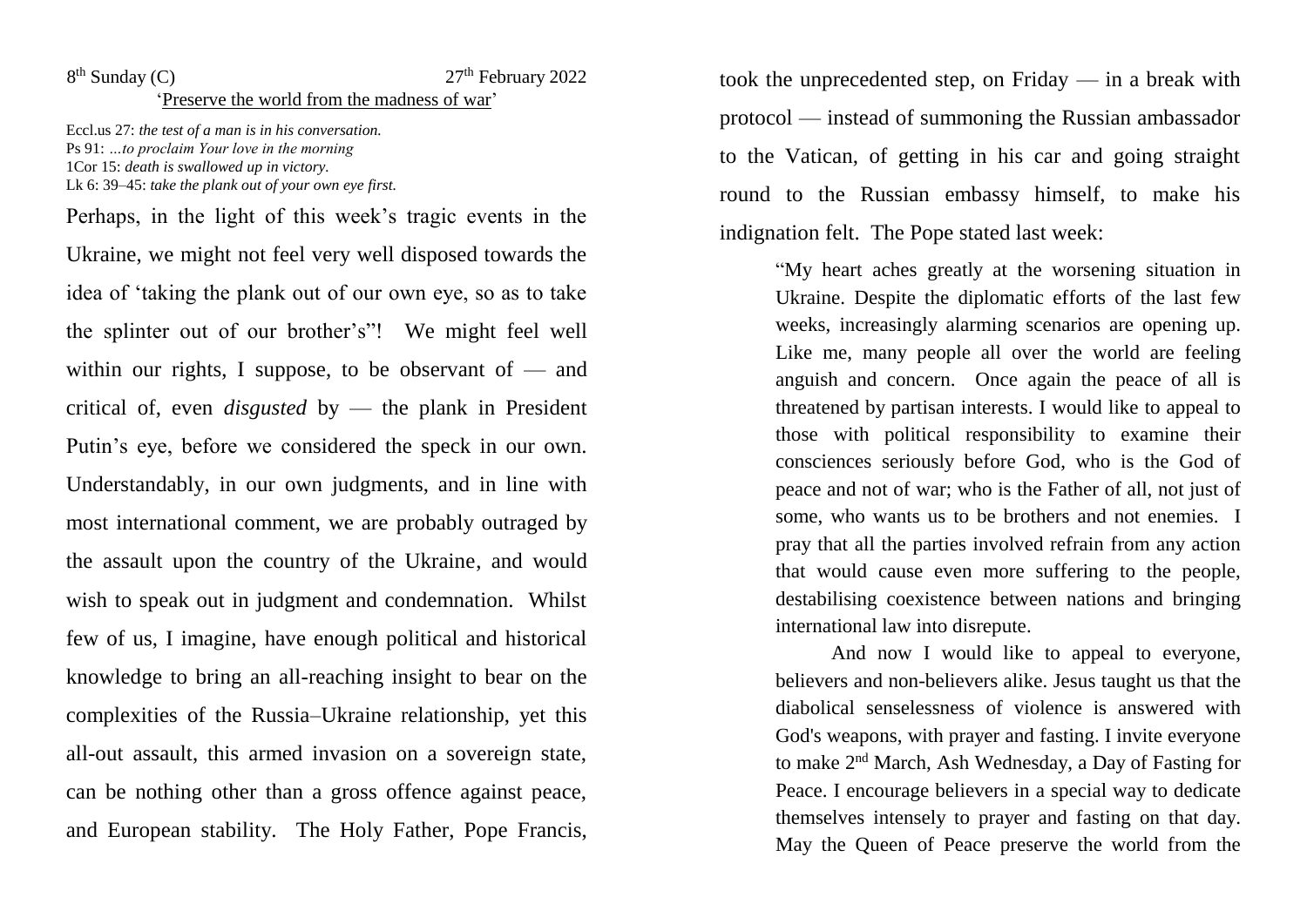madness of war."

Cardinal Parolin, the Vatican's Secretary of State added a commentary to Pope Francis's words, when he said:

> "There is still time for goodwill; there is still room for negotiation. There is still room for the exercise of a wisdom that prevents the prevalence of partisan interests, protects the legitimate aspirations of each and spares the world from madness and saves the world from the folly and horrors of war. We believers do not lose hope for a glimmer of conscience from those who hold the destinies of the world in their hands."

Even in the face of such aggression and atrocities, then, we must always respond in a way that is Christian and not merely indignant in a secular way. This means, as Cardinal Parolin said — and as the Pope has urged us for Ash Wednesday coming — an attitude of *hope*, and therefore of *prayer and fasting*, that hostilities may cease; negotiations may commence with any one of the many international offers of mediation; and that those defending their country may have protection and a spiritual outlook of their own mission, rather than merely a nationalistic or patriotic motivation. And it also means, yes, constantly measuring

one's criticism of others against the need to be self reflective on one's own failings, flaws and sins. Even when we are weighing up our own personal sins as against the huge evils of initiating the devastating consequences of war, yet we must look to our hearts, and the peace, or lack of peace, therein. This, surely, is the perpetual message of the Gospel of Jesus: that our priority is that we must convert our own hearts first  $-$  i.e. invite the Holy Spirit to convert *us* to *Him* — because conversion of the world to goodness is only possible as person by person, soul by soul, becomes converted to utter commitment to goodness and to God.

So: what better than to look to Lent, whose start we shall celebrate this Wednesday with the solemn sign of ashes on our heads? I always think that it is worth seriously thinking about Lent on this Sunday preceding Ash Wednesday, as opposed to waiting until Lent has already begun. Ash Wednesday is a day that has a special status in our Catholic mentality — a day that we feel urged to mark as a sign of our desiring a good, holy, and fruitful